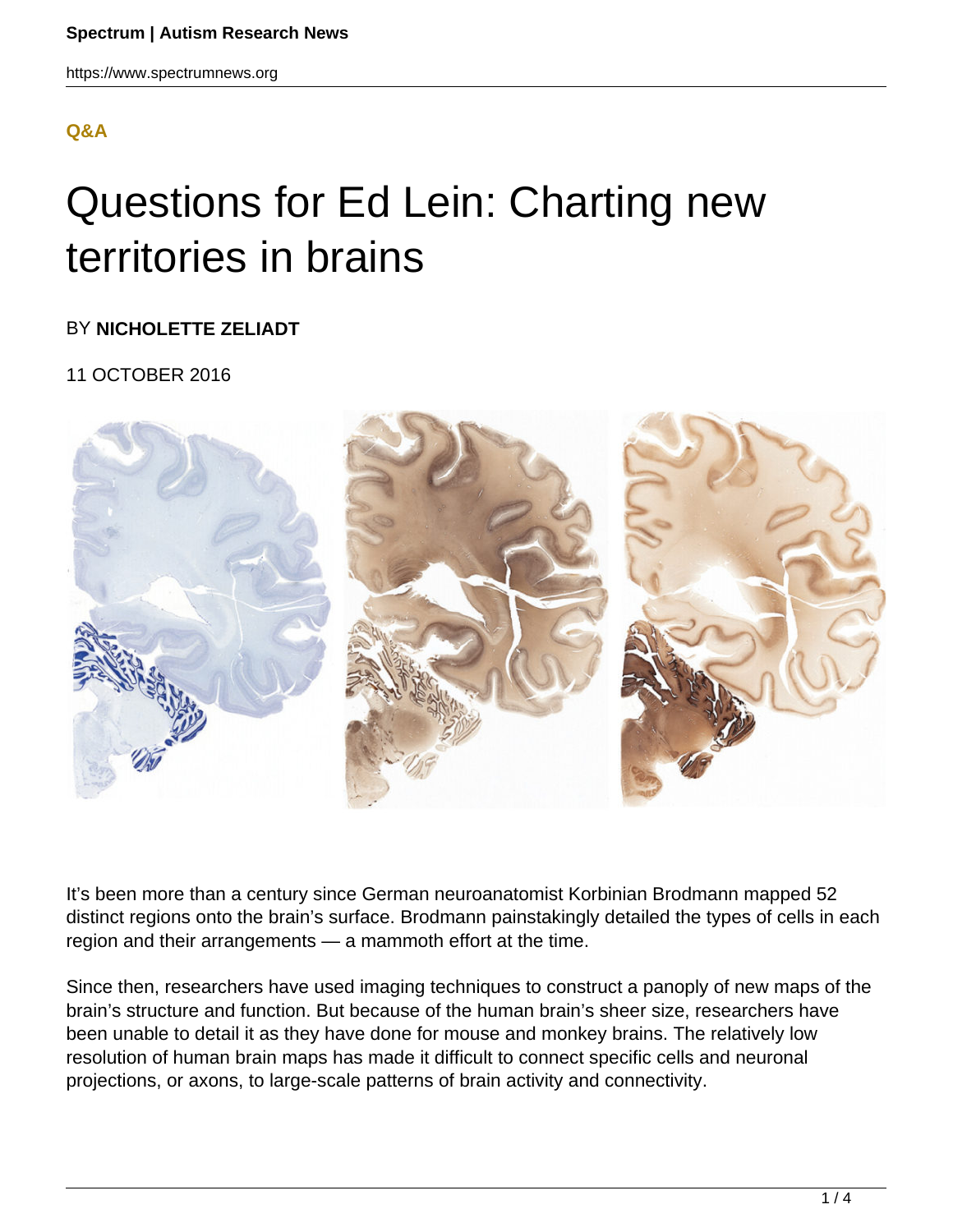A team of researchers at the Allen Institute for Brain Science in Seattle have filled this void**<sup>1</sup>** . By combining two magnetic resonance imaging (MRI) techniques with high-resolution microscopy, they have created the most in-depth portrait to date of a single human brain.

We asked the project's leader, **Ed Lein,** how his team put together the new atlas, and how they envision others using it.

#### **Spectrum: Why did you create this atlas?**

**Ed Lein:** Methods and standards for making brain atlases for model organisms have advanced tremendously in recent years. Available human brain atlases lack many of the features of these animal maps, however, and some atlases still in use are almost 100 years old. We needed a modern atlas that allows us to move from large structures all the way to individual cells. The human brain is enormous, so just generating the data is exceptionally difficult. And then we still need to interpret the anatomy.

We wanted to provide comprehensive anatomical coverage at microscopic resolution using multiple stains to delineate all of the different structures of the brain. Finally, we wanted to make this an open-access, online tool that allows researchers to start with a low-resolution view of the structures and zoom all the way in to the level of individual cells.

#### **S: How did you make your atlas?**

**EL:** First, we scanned the brain's overall structure using magnetic resonance techniques. After that, we cut the brain into slabs from front to back, each approximately 1 centimeter thick. We then sliced each slab into 50-micron sections — about the thickness of a human hair.

We mounted these sections onto microscope slides and then we used a set of stains to label individual cells and their parts. A Nissl stain, for instance, allows you to see every single cell. We also used a stain that labels cells containing a protein called **parvalbumin**, a marker for a type of neuron that dampens brain activity, and a stain that labels another type of neuron and their axons and dendrites.

Because the sections are so big, we developed a new microscope platform that allows us to take many high-resolution images and digitally stitch them together. Then we identify and label brain regions using a couple of techniques. One is based on landmarks on the surface of the brain, and the other on the distribution and characteristics of cells in a particular region.

We drew the boundaries on the digital images so that anyone who uses the atlas can see what we're calling a particular structure. And because they're digital images, researchers could in principle relabel brain areas based on their own data.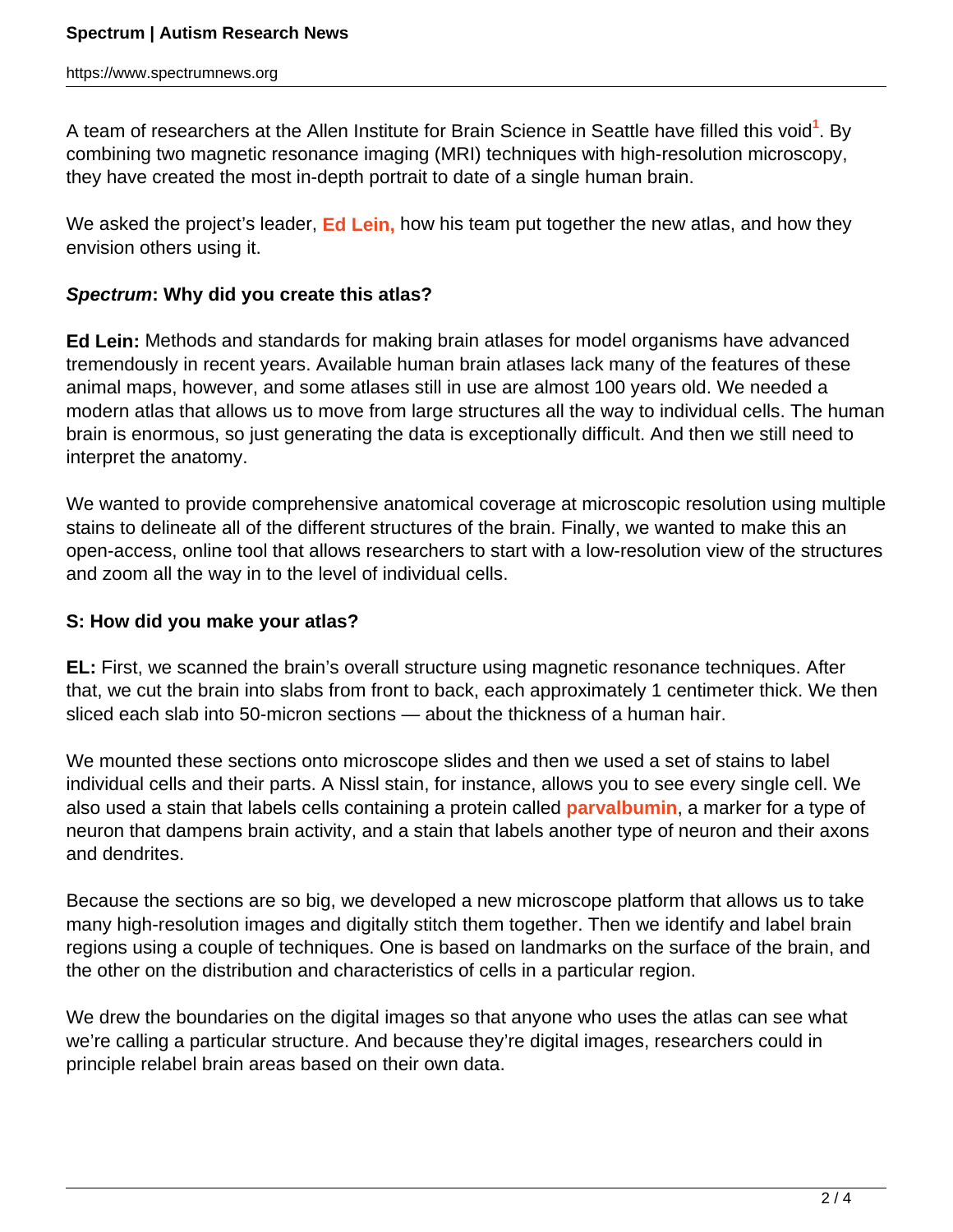### **S: How long did this project take?**

**EL:** It took about four years. In the first year and a half, we optimized the techniques for slicing the brain, staining the slices, scanning them at high resolution and then digitizing them.

What took longer was the labeling process. We developed a nice strategy for doing this. **Song-Lin Ding**, a terrific anatomist, really drove the process. Once we got images of the brain slices, we printed them on posters. Ding identified each brain region on these posters and then handed his notations over to a team of graphic artists, who transposed the boundaries onto the digital images. We have stacks and stacks of these poster prints.

#### **S: Can the information in this atlas be tied to other data the Allen Institute has collected?**

**EL:** Yes, absolutely. One of our goals with this atlas was to make it useful for the wider brain imaging community. The resolution of functional neuroimaging is relatively low, which makes it difficult for researchers to identify which brain areas are showing functional responses. We performed MRI on the brain before we sliced it, and that allows us to correlate the cell types and boundaries we identified with the overall structure of the brain.

We have also linked the new atlas to our previously published genetic information. We have an atlas of the activity of all genes in finely dissected regions of the adult brain. For that, we had looked at about 1,000 regions across the human brain in a small number of individuals. These structures are in our new reference atlas, so you can go in and look at their genetic signatures and understand what makes each of them distinct.

We also have maps of the activity of single genes in various parts of the brain. This allows you to see exactly which structures and cells are using that gene.

The idea is to provide a map of the brain that we can layer other information onto, to begin to understand the nature of the structures that make up the functional brain.

#### **S: How does your atlas compare with the one the Human Connectome Project released in July?**

**EL:** Their effort is fantastic. They took a different approach, using several noninvasive imaging techniques to understand the common architecture and function of the human cerebral cortex across many individuals. This sort of atlas is probabilistic — it represents the average across many individuals rather than any single individual.

By contrast, structural atlases like ours focus on a small number of individuals, but in great, great detail. An obvious next step is to see to what extent the large-scale subdivisions in the Human Connectome map agree with the fine-scale cellular subdivisions in our map. The more that we can